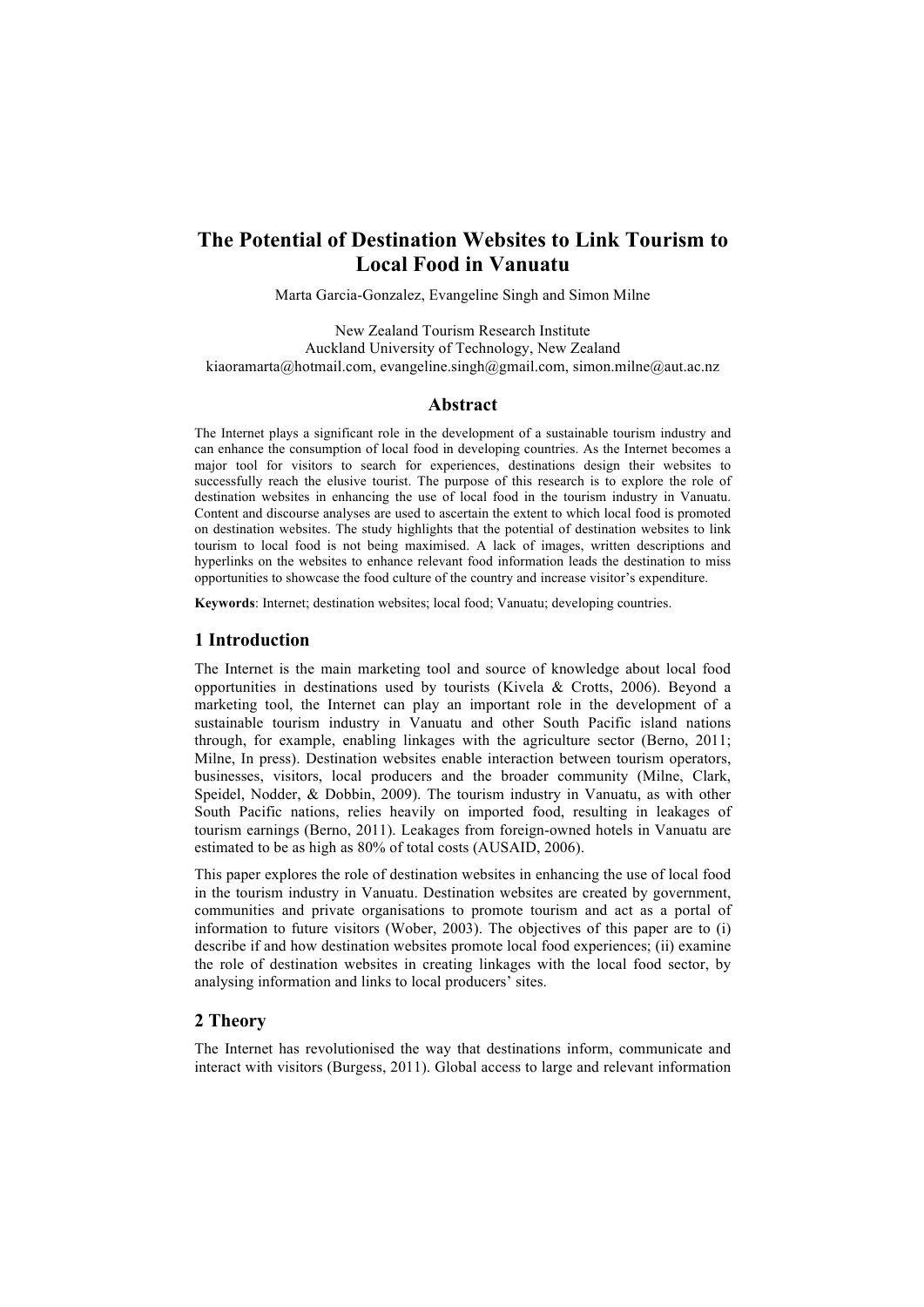instantly is the key to stimulate tourism demand (Horng & Tsai, 2010; Milne, 2009). Also, the Internet provides a vital competitive advantage for destinations to promote tourist products and other complementary good and services (Burgess, 2011). Therefore the content of tourism websites plays an essential role in enhancing linkages between tourism and local food in destinations (Singh, Milne, & Hull, 2012). Tourism websites, especially destination websites, have the potential to assist visitors in planning their trip and developing their opportunities for exposure to local food and cuisine (Horng & Tsai, 2010). The Internet can integrate tourism businesses, customers and communities by facilitating the flow of information between multiple parties and stimulating relationships (Milne, In press; Buhalis & Minghetti, 2010). Linking tourism websites to local producers' websites can enhance communication and build collaboration between tourism operators, visitors and local growers. For example, a local hotel's website may include a menu that is linked to a local producer's website, which provides information about local food availability and seasonality (Singh, 2012).

In the South Pacific nations, the ability of the Internet to enhance sustainable development outcomes for tourism remains hampered by access, costs and skills issues (Milne, In press). Research states that the level of Internet participation in Pacific island nations has been limited compared with that in other developed countries, such as New Zealand and Australia (Network Strategies, 2010). In Vanuatu there are only 9,290 Internet users, which represents just 6.7% of the population (VNSO, 2009). A low level of Internet participation challenges the potential of the Internet to link local food to tourism. Therefore destination websites need to be at the forefront of tourism marketing and promotion so that linkages between tourism sector and local agricultural operations can be developed and sustained (Singh, 2012).

### **3 Methods**

The primary data that underpins this research has been collected through an audit of destination websites that promote tourism in Vanuatu. A total of 32 destination websites was audited, and of these 4 are regional, 16 are national, 7 are private and 5 are community sites. From an interpretivist perspective, content and discourse analyses examine the main features of destination websites, such as images, written descriptions, and other structural features including internal and external hyperlinks. Texts and visual representations displayed on websites play a major role in shaping and guiding visitors' behaviour and expenditure (Sigala, 2011). Therefore, the way that local food is promoted on destination websites will affect its consumption and the creation of linkages between the tourism sector and the producers of local food.

#### **4 Results**

Few (n=3) of the audited destination websites show food as a tourism attraction on the home page. Local food seldom appears in the presentation of large pictures and is also totally ignored in the display of small pictures. The only website that shows large images featuring local food is a community blog. The front page of the blog shows the rural aspect of Vanuatu and how important agriculture and natural resources are for the subsistence of the community. The pictures of local people working the land,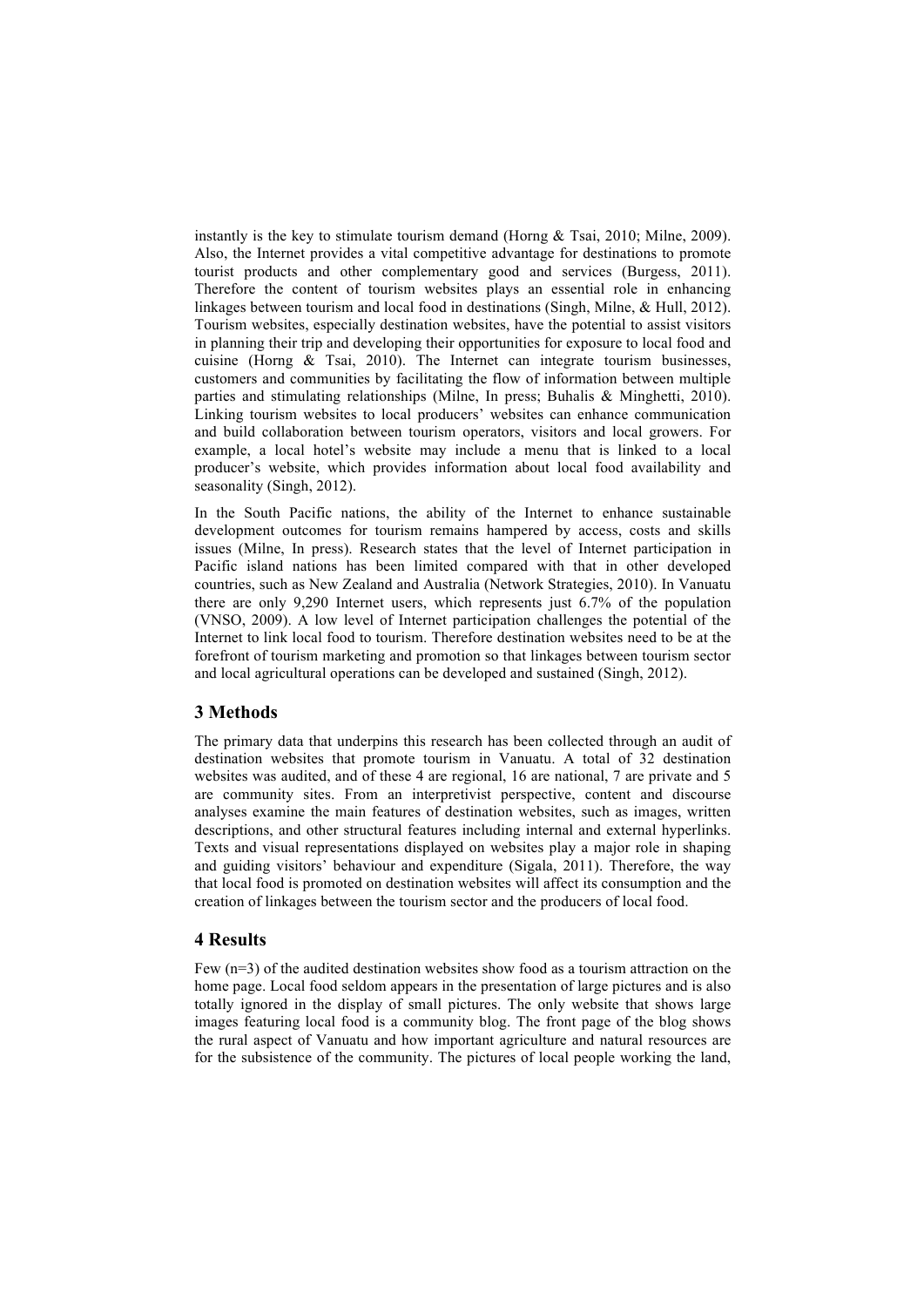local produce and villages displayed at the community blog stimulate the sale of local products and agricultural services such as farm tours or holidays (Saxena, Clark, Oliver, & Ilbery, 2007). Pictures displayed at the community blog show the independence that websites provide to remote communities, enabling them to express and present themselves in the international marketplace (Deuchar, 2012).

Of the 32 audited destination websites, only eight provided images and 17 explanations of local produce through all other pages of the sites than the homepage (see Table 1). The local cuisine is largely absent from most of the destination websites and it is promoted even less than the local produce: of the 32 destination websites, only seven provide some kind of explanation about the local cuisine. Furthermore, only four sites display pictures of the local cuisine, and the pictures are usually small and without supporting information such as notes that specify the background of the image, or identify the local produce or ingredients and cultural traditions that involve the dish. Pacific countries are little known as culinary destinations and recent studies show that their marketing initiatives do not embrace the potential of food as a cultural tourism resource (Berno, 2011; Milne, 2009; Singh, 2012). Linkages between tourism and local food need to be stimulated by demand, but without information to encourage visitors to try new local food experiences, enhancement of the links will not occur (Milne, 2009).

|  |  |  |  | Table 1. The number of destination websites with local food images and descriptions |  |
|--|--|--|--|-------------------------------------------------------------------------------------|--|
|  |  |  |  |                                                                                     |  |

| <b>Websites</b>       | Local produce |                 | <b>Local cuisine</b> |                 |  |
|-----------------------|---------------|-----------------|----------------------|-----------------|--|
|                       | <b>Text</b>   | <b>Pictures</b> | <b>Text</b>          | <b>Pictures</b> |  |
| Regional $(n = 4)$    |               |                 |                      |                 |  |
| National ( $n = 16$ ) |               |                 |                      |                 |  |
| Private $(n = 7)$     |               |                 |                      |                 |  |
| Community ( $n = 5$ ) |               |                 |                      |                 |  |
| Total $(N = 32)$      |               |                 |                      |                 |  |

The audited websites report low frequencies across all the themes identified, with not much detailed information about food – often just a couple of sentences – and little emphasis on food as a tourist attraction (see Table 2). The abundance of ethnic restaurants that provide typical meals from other countries is the most recurrent category in the promotion of food experiences in destination websites compared with the promotion of local producers. All of the sites only provide brief information about three food producers, and there seems to be little intention on the sites to encourage the consumption of local food.

The promotion of the local food market in tourism websites is another way that the tourism industry can enhance linkages with the agriculture sector. Local producers in Vanuatu sell farm-grown produce from their stalls inside the market. The local market is the place most often mentioned in the audited destination websites for tourists to taste local food, but information is limited on the availability of produce that could be of interest to culinary tourists. Moreover, information about the local food market is often difficult to find in the destination websites as it usually appears alongside other types of information.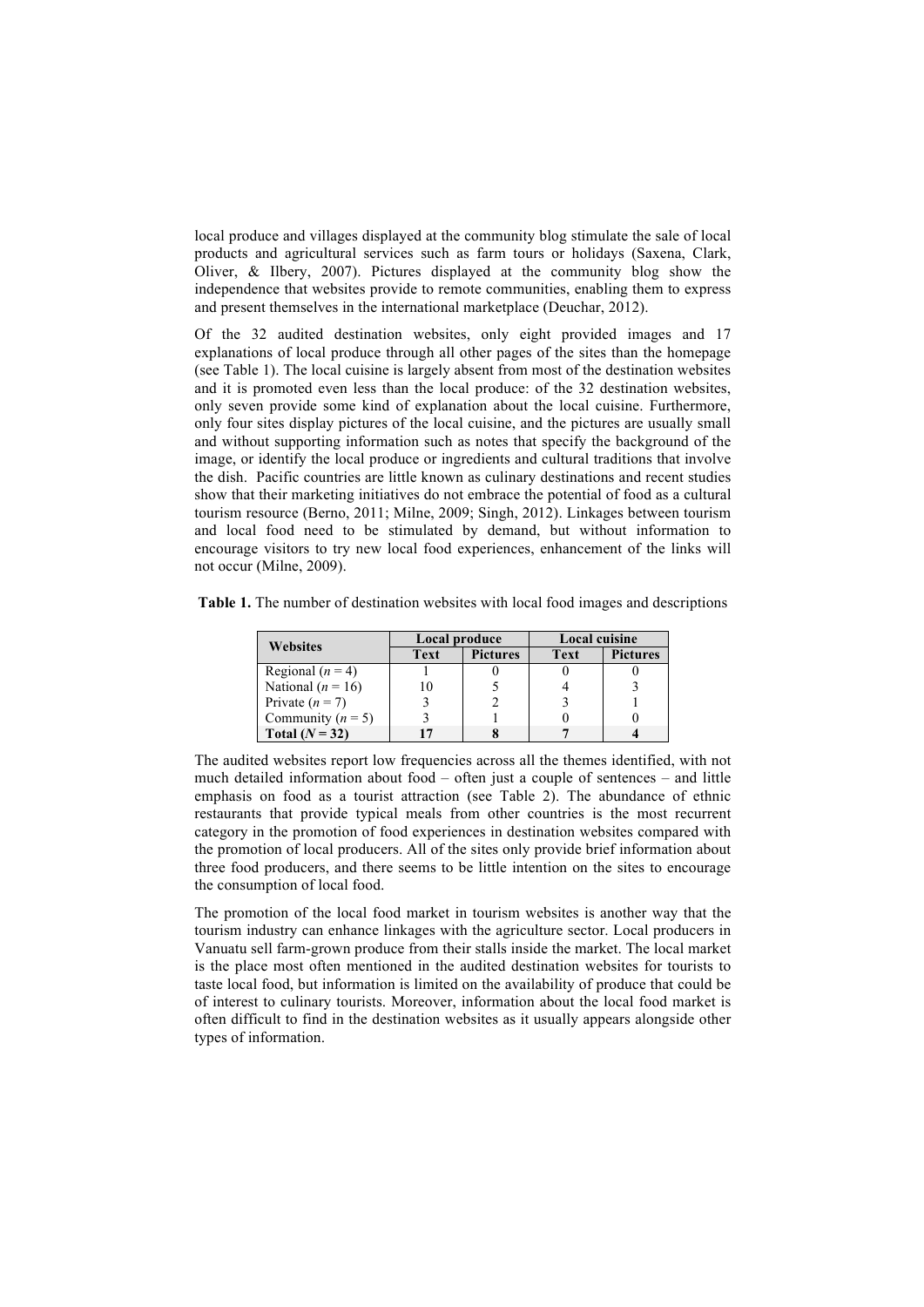| <b>Types of information</b> | Regional<br>$n = 4$ | <b>National</b><br>$n = 16$ | Private<br>$n = 7$ | Community<br>$n = 5$ | <b>Total</b><br>$N = 32$ |
|-----------------------------|---------------------|-----------------------------|--------------------|----------------------|--------------------------|
| Cultural aspects            |                     |                             |                    |                      |                          |
| Produce from natural        |                     |                             |                    |                      |                          |
| resources                   |                     |                             |                    |                      |                          |
| Agriculture, part of the    |                     |                             |                    |                      |                          |
| economy                     |                     |                             |                    |                      |                          |
| Types of local produce      |                     |                             |                    |                      |                          |
| Local food guide            |                     |                             |                    |                      |                          |
| Local dishes and recipes    |                     |                             |                    |                      |                          |
| Food events                 |                     |                             |                    |                      |                          |
| Ethnic restaurants          |                     |                             |                    |                      |                          |
| Local food market           |                     |                             |                    |                      |                          |
| Local producers             |                     |                             |                    |                      |                          |
| To bring your own food      |                     |                             |                    |                      |                          |

**Table 2.** The types of information about local food given in destination websites

The positioning and use of hyperlinks in websites is essential to provide access to relevant information and strengthen links between tourism operators and businesses (Baggio & Corigliano, 2010). None of the destination websites presents an internal hyperlink that could provide further information about the local producers of Vanuatu (see Table 3). Of the three local producers mentioned in destination websites, only one has a website: ACTIV Community. During the research three other local producers with websites were identified: Venui Vanilla, Tanna Island Coffee, Tanna Coffee. None of these local producers' websites appear linked to the audited websites by an external hyperlink, and so opportunities to increase interaction and visibility between stakeholders as well as disseminate information to stimulate tourism demand are being missed (Reino, Frew, & Albacete-Saez, 2011).

**Table 3.** The use of the Internet to promote local producers in tourism

| <b>Local producers</b> | <b>Information</b><br>provided | <b>Internal</b><br>hyperlink | <b>External</b><br>hyperlink | <b>Producers with</b><br>website, but not linked |  |  |
|------------------------|--------------------------------|------------------------------|------------------------------|--------------------------------------------------|--|--|
| South Pacific Nuts     |                                |                              |                              | No                                               |  |  |
| <b>ACTIV Community</b> |                                |                              |                              | Yes                                              |  |  |
| Teouma Prawns          |                                |                              |                              | N <sub>0</sub>                                   |  |  |
| Local Market           |                                |                              |                              | N <sub>0</sub>                                   |  |  |
| Venui Vanilla          |                                |                              |                              | Yes                                              |  |  |
| Tanna Island Coffee    |                                |                              |                              | Yes                                              |  |  |
| Tanna Coffee           |                                |                              |                              | Yes                                              |  |  |

### **5 Conclusions**

This study has explored the role of destination websites in enhancing the use of local food in the tourism industry in Vanuatu. The study contributes to existing tourism research in Small Island Developing States (SIDS), especially on enhancing the sustainability and economic performance of the tourism industry. The results of the study show that destination websites in Vanuatu are more proficient in providing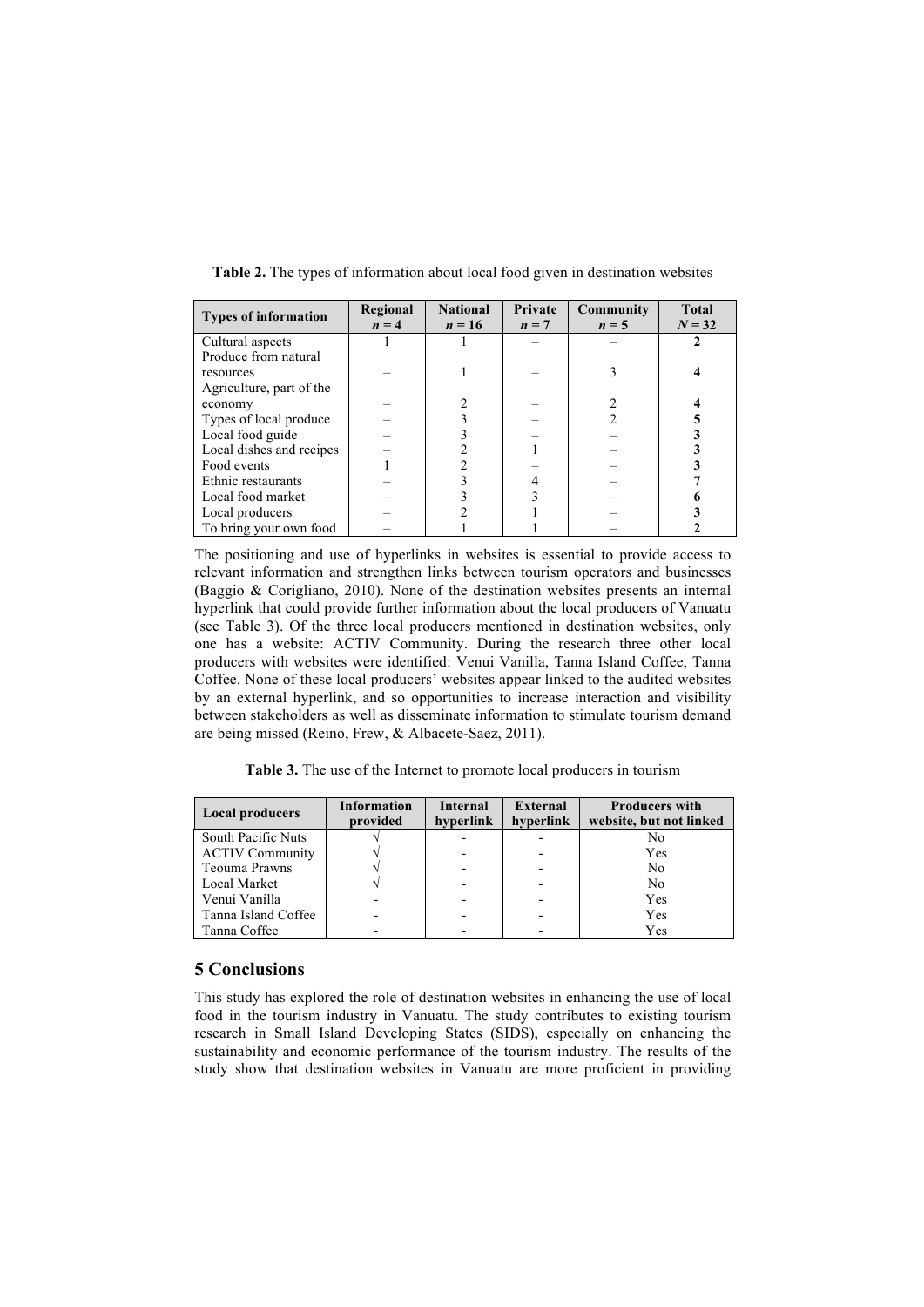information than interaction and integration to the local food sector. Even so, audited destination websites show constraints as a source of information to develop linkages between local food and tourism. This paper supports what Milne (In press, p. 1297) states that "local levels of information technology acumen must be enhanced" to upgrade tourism websites in order to expand local development in the region. Initiatives of destination websites to promote local food experiences are critical to provide information to visitors and increase tourism yield. By displaying images and descriptions of local food experiences and providing hyperlinks to relevant community sites, destination websites can facilitate links between tourism and the local economy in SIDS.

#### **References**

AUSAID. (2006). *Economic opportunties fact-finding mission: Vanuatu*.

- Baggio, R., & Corigliano, M. A. (2010). Tourism destinations: A network analysis of the web space. In M. Kozak, J. Gnoth, & L. L. A. Andreu (Eds.), *Advances in Tourism Destination Marketing: Managing networks*. New York, NY: Routledge.
- Berno, T. (2011). *Tourism and Agriculture: New Geographies of consumption, production and rural restructuring*. New York: Routledge.
- Burgess, L. (2011). To what extent are regional tourism organisations (RTOs) in Australia leveraging the benefits of web technology for destination marketing and eCommerce? *Electronic commerce research, 11*(3), 341. doi:10.1007/s10660-011-9077-1

Deuchar, C. (2012). *Small tourism enterprise network formation in rural destinations:* 

- *Integrating ICT and community in Western Southland New Zealand* (Doctoral thesis). Auckland University of Technology.
- Kivela, J., & Crotts, J. C. (2006). Tourism and gastronomy: Gastronomy's influence on how tourists experience destination. *Journal of Hospitality & Tourism Research, 30*(3), 354- 377. doi:10.1177/1096348006286797
- Milne, S. (2009). *Economic Linkages Study*: NZAID Tonga Tourism Support Programme.
- Milne, S. (In press). Tourism. In M. Rappaport (Ed.), *The Pacific Islands: Environment & Society* (2nd ed., pp. 1284-1316). Honolulu, Hawaii: Bess Press.
- Milne, S., Clark, V., Speidel, U., Nodder, C., & Dobbin, N. (2009). ICT and tourism enterprise collaboration: Cases from rural New Zealand. In J. Salmon, & L. Wilson (Eds,) *Handbook of Research on Electronic Collaboration & Organizational Synergy* (pp. 651–663). Hershey, PA: IGI Publishing.
- Minghetti, V., & Buhalis, D. (2010). Digital Divide in Tourism. *Journal of Travel Research, 49*(3), 267-281. doi:10.1177/0047287509346843
- Network Strategies. (2010). *Recommendations for digital strategy II*: Pacific Islands Forum
- Reino, S., Frew, A. J., & Albacete-Saez, C. (2011). ICT adoption and development: Issues in rural accomodation. *Journal of Hospitality and Tourism Technology, 2*(1), 66-80.
- Saxena, G., Clark, G., Oliver, T., & Ilbery, B. (2007). Conceptualizing integrated rural tourism. *Tourism Geographies, 9*(4), 347-370. doi:10.1080/14616680701647527
- Sigala, M. (2011). Official tourism Websites: A discourse analysis perspective. *Tourism Management, 32*(3), 705-706. doi:10.1016/j.tourman.2010.06.008
- Singh, E. (2012). *Linkages between tourism and agriculture in South Pacific: The case of Niue*  (Doctoral thesis). Auckland University of Technology, Auckland, New Zealand.
- Singh, E., Milne, S., & Hull, J. (2012). Use of Mixed-Methods Case Study to Research Sustainable Tourism Development in South Pacific SIDS. In Kenneth F. Hyde, Chris Ryan, & Arch G. Woodside (Eds.), *Field Guide to Case Study Research in Tourism, Hospitality and Leisure (Advances in Culture, Tourism and Hospitality Research Volume 6)* (pp. 457-478): Emerald Group Publishing Limited.
- VNSO. (2009). *National population and housing census*.